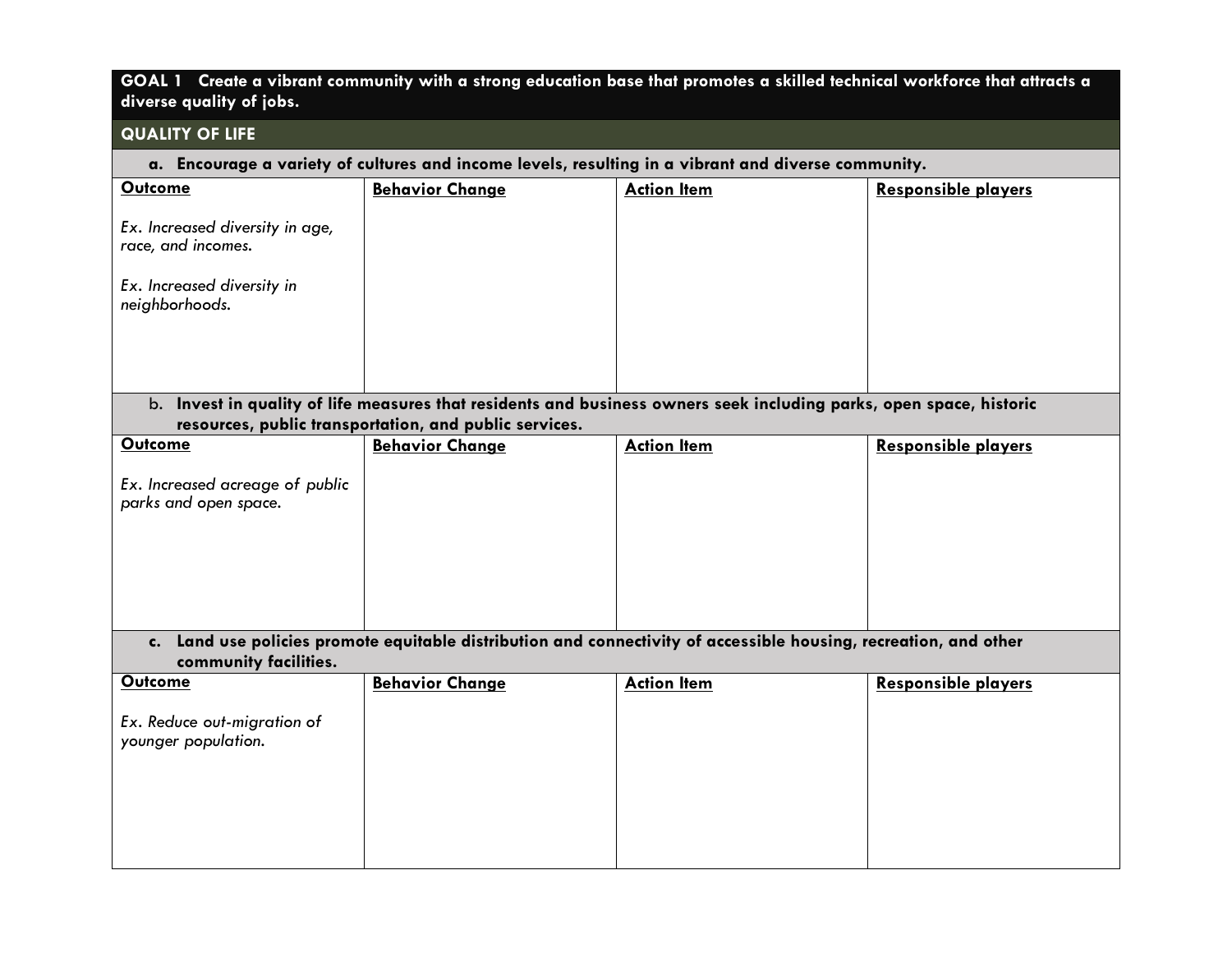| d. Provide entertainment and other quality of life opportunities that attract and retain young and culturally diverse                                                                                                                 |                        |                                                                                                                           |                            |  |  |  |  |
|---------------------------------------------------------------------------------------------------------------------------------------------------------------------------------------------------------------------------------------|------------------------|---------------------------------------------------------------------------------------------------------------------------|----------------------------|--|--|--|--|
| professionals, and a workforce for all ages and talents to Bourbon County.                                                                                                                                                            |                        |                                                                                                                           |                            |  |  |  |  |
| <b>Outcome</b>                                                                                                                                                                                                                        | <b>Behavior Change</b> | <b>Action Item</b>                                                                                                        | <b>Responsible players</b> |  |  |  |  |
| Ex. Increased recreational and<br>entertainment opportunities.                                                                                                                                                                        |                        |                                                                                                                           |                            |  |  |  |  |
| <b>EDUCATION</b>                                                                                                                                                                                                                      |                        |                                                                                                                           |                            |  |  |  |  |
|                                                                                                                                                                                                                                       |                        | e. Support and assist local education efforts of Pre-K through 12 and post-secondary institutions to produce an available |                            |  |  |  |  |
| and skilled labor pool.                                                                                                                                                                                                               |                        |                                                                                                                           |                            |  |  |  |  |
| <b>Outcome</b>                                                                                                                                                                                                                        | <b>Behavior Change</b> | <b>Action Item</b>                                                                                                        | <b>Responsible players</b> |  |  |  |  |
|                                                                                                                                                                                                                                       |                        |                                                                                                                           |                            |  |  |  |  |
| Ex. Increased job placement<br>following education and<br>training.                                                                                                                                                                   |                        |                                                                                                                           |                            |  |  |  |  |
| f. Collaborate with business and industry leaders and institutions of higher learning to foster a capable and skilled<br>workforce while engaging agencies that address the lack of prosperity for residents by reducing joblessness. |                        |                                                                                                                           |                            |  |  |  |  |
| <b>Outcome</b>                                                                                                                                                                                                                        | <b>Behavior Change</b> | <b>Action Item</b>                                                                                                        | <b>Responsible players</b> |  |  |  |  |
| Ex. Number of employers<br>participating/partnering with<br>high school, vocational, and<br>post-secondary institutions to<br>expose students to work in the<br>skilled trades.                                                       |                        |                                                                                                                           |                            |  |  |  |  |